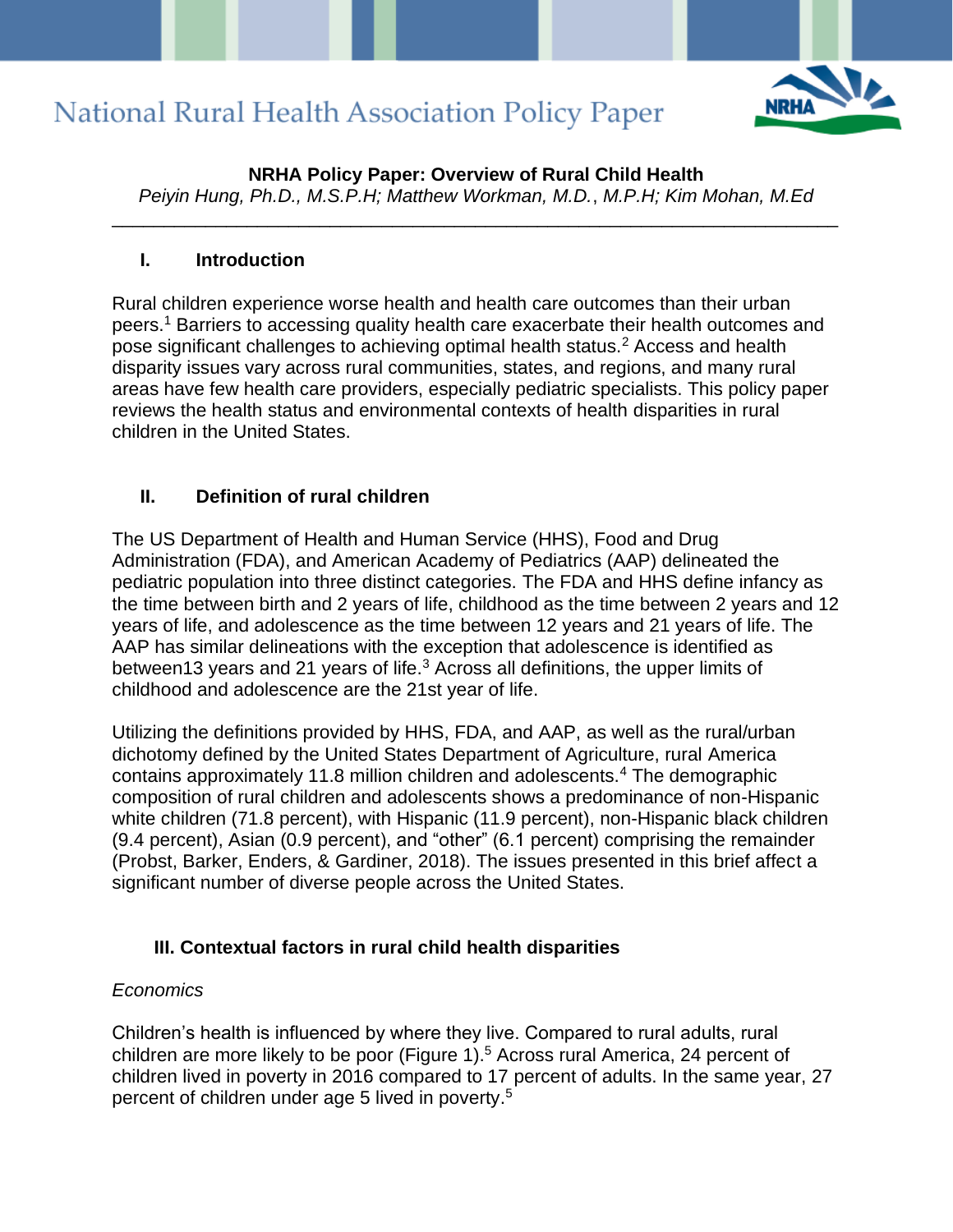

Economic hardship in rural communities results from a declining population, limited employment opportunities, and insufficient investments by industry. In recent years, despite developments in the economy from 2011 to 2018, rural communities lagged behind their urban counterparts.<sup>6</sup> As of 2015, rural counties dominated among counties with persistent poverty (82 percent), low employment (86.1 percent) and low education (80.2 percent).<sup>7</sup> Of the top 100 counties that had the highest childhood poverty rates in 2014, 95 percent were rural.<sup>7</sup>

According to 2016 American Community Survey data, across counties by rurality, rural counties continue to have the highest child poverty rates (23.2 percent), followed by large urban metro (21.2 percent), smaller metro (20.5 percent), and suburban counties (14.5 percent) (Figure 2).<sup>5</sup> Growing up poor may lead to delayed immunizations, low academic achievement, and high delinquency rates in adolescence.<sup>8</sup> The persistently high child poverty rates in rural communities may have long-term detrimental effects on health.

#### *Health care access and quality*









Gaps in health care accessibility and quality in rural communities are matched by lack of preventive care and health disparities facing rural children.<sup>7</sup> Probst and colleagues (2018) noted that rural parents are less likely than urban parents to report their child has had a preventive health care or oral health care visit.<sup>7</sup> Several factors influence health care access, including insurance coverage, provider workforce, travel burdens such as road conditions, and transportation.

#### Insurance

As of 2017, nearly all children in both rural and urban areas had full-year health insurance coverage.<sup>9</sup> However, Hispanic children remained less likely to be insured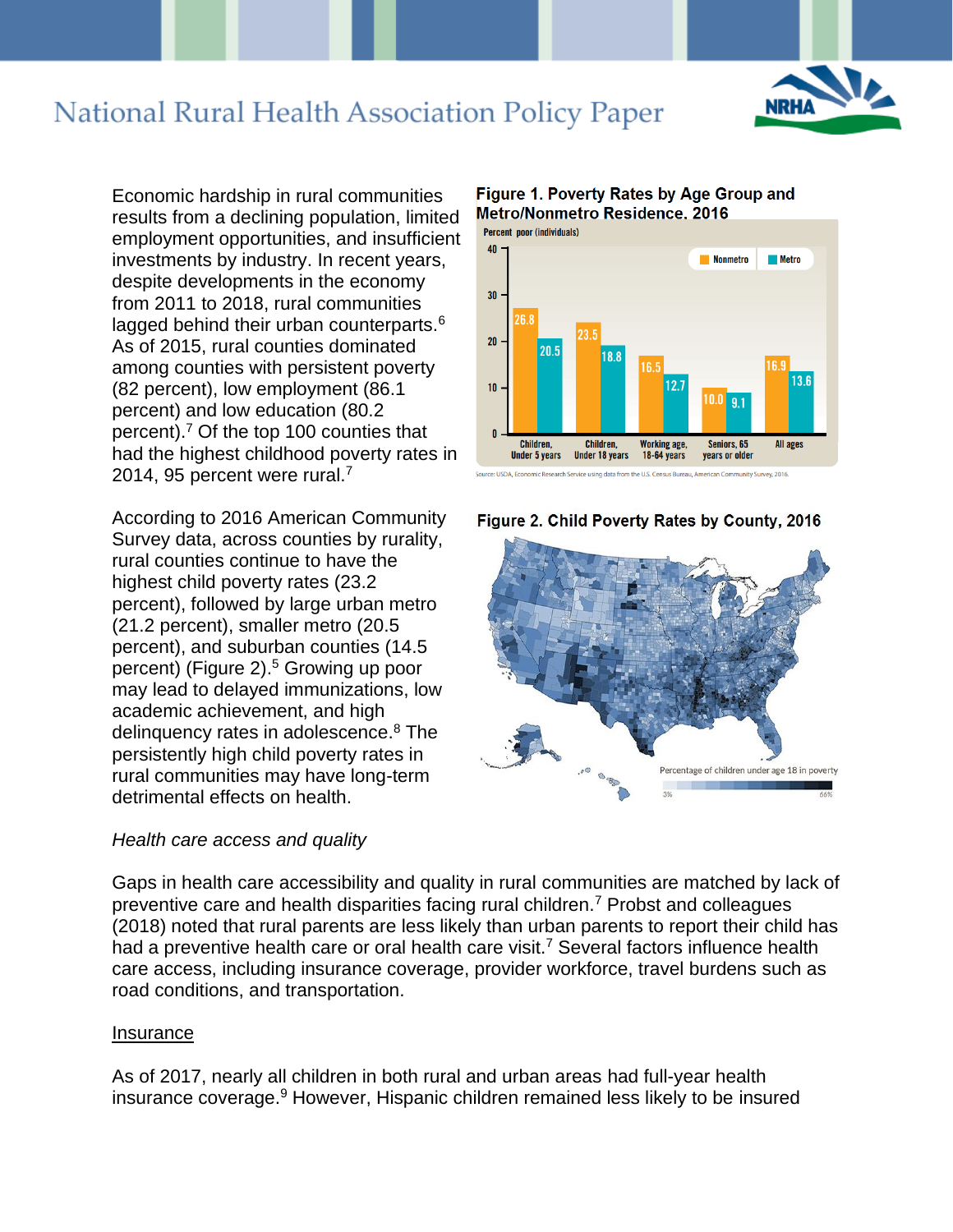

than their non-Hispanic peers. Medicaid and State Children's Health Insurance Programs played an essential role in rural America, as the proportion of rural children with such public coverage increased from 30 percent in 2003 to 45 percent in 2015.<sup>10,11</sup>

Access to health insurance does not equate to access to quality health care. The benefits of health insurance on child health have been well documented, yet disparities between children with public and private insurance persist. In the 2015 National Health Interview Survey, children with Medicaid coverage in both rural and urban communities were more likely to experience barriers to care or unmet health needs.<sup>9</sup> These barriers included difficulty getting an appointment, locating a general clinician, and finding a provider accepting Medicaid insurance.<sup>10</sup> In another study, rural children suffering mild traumatic brain injuries were more likely than their urban counterparts to have physical or occupational therapy but less likely to use speech therapy, psychiatry/psychology, or follow-up outpatient services after their surgeries.<sup>12</sup> When rural children were able to receive follow-up care, total health care costs during the 180 days post-surgery were 11 percent greater than those for urban children.<sup>12</sup>

#### Provider workforce

High-quality health care for rural children requires access to essential health care services, as well as a workforce prepared to address the unique health care needs of the pediatric population. While 20 percent of American children live in rural communities, in 2015, only 9 percent of general pediatricians practiced in those areas.<sup>13</sup> In some rural areas, the prevalence of pediatricians and family physicians is 22 for every 100,000 children, or 4,500 children per physician.<sup>14</sup> In addition to pediatricians, nurse practitioners (NPs) and physician assistants (PAs) play significant roles in rural pediatric primary care workforce.<sup>13</sup> Despite a rapidly growing supply of NPs, only 9 percent of NPs specialize in pediatrics, with an additional 49 percent specializing in family care.<sup>15</sup> PAs also provide specialty care. Of 123,500 nationally certified PAs, 2.4 percent practice general pediatrics, and 1.6 percent practice in pediatric subspecialties.<sup>16</sup>

The uneven distribution of the pediatric workforce – including pediatricians, family physicians, NPs, and PAs – has yielded disproportionate travel burdens for rural children and their caregivers. In 2010, more than 10 million children had to travel more than 60 miles to a pediatric surgeon.<sup>17</sup> Since then, the proportion of surgical pediatric residency graduates seeking jobs in rural communities is in decline, potentially yielding worse accessibility to pediatric surgical care among rural children. Compared to urban children, rural children were more likely to live more than 60 miles from the nearest pediatric surgeon (34 percent vs. 10 percent).<sup>17</sup> More than half of rural children live more than 40 miles away from any pediatric surgeon.<sup>17</sup> Probst and colleagues (2018) found that among youth with psychiatric diagnoses visiting hospital emergency departments, rural residents were more likely to be hospitalized after controlling for clinical need, suggesting a lack of effective outpatient treatment.<sup>7</sup> Optimizing access to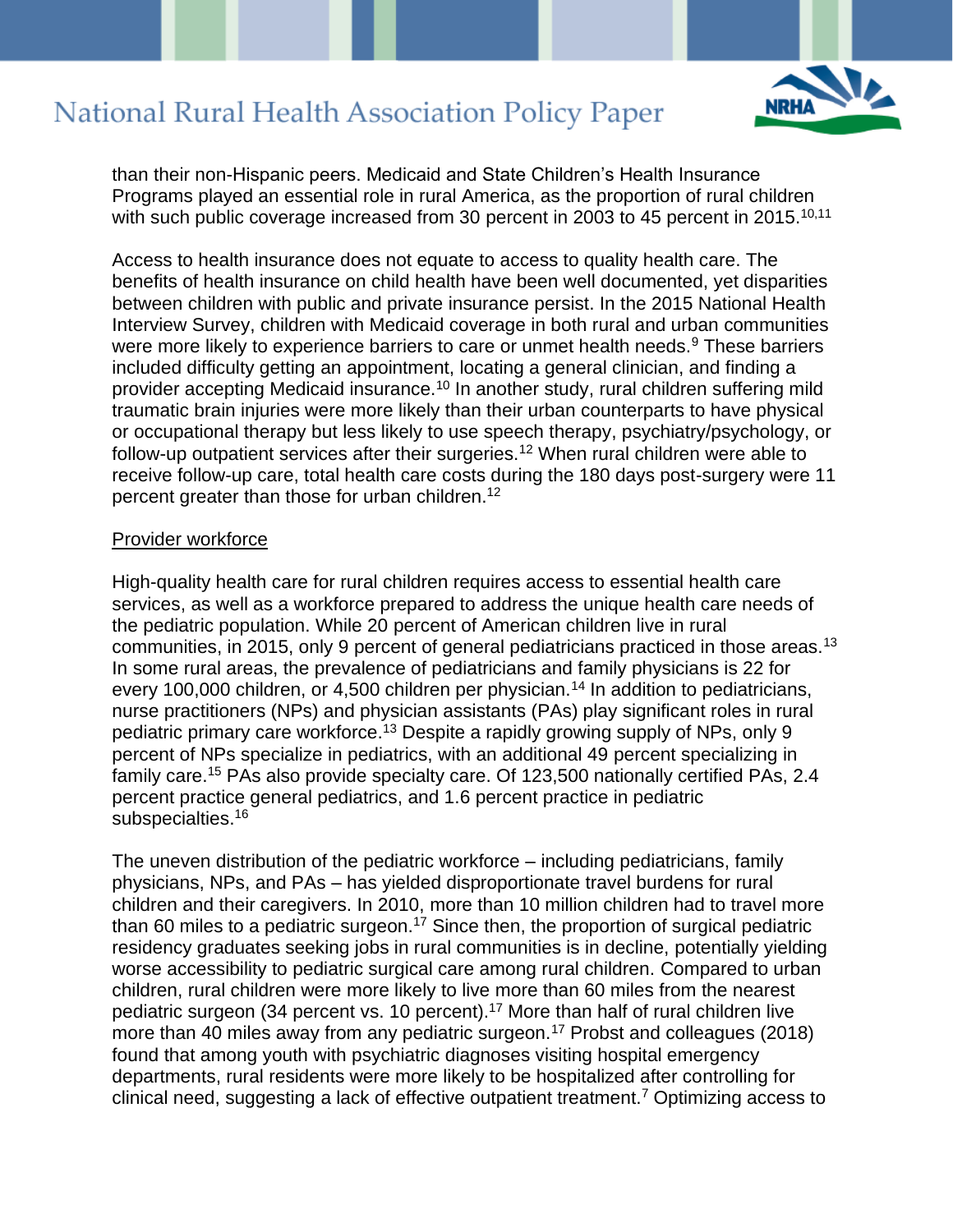

specialty or general primary pediatric care may require strategies to overcome long geographic distances in rural and underserved areas.

#### Travel burdens and transportation

Substantial travel distances to care may compound disparities in child health outcomes among children in poverty, especially when they lack access to transportation. When long travel distances become necessary, transportation becomes vital for these children to access medical appointments and health care.<sup>18,19</sup> Transportation barriers are the top reason for delayed care and unmet medical needs for rural children. Indeed, in the 2017 National Survey of Child Health, transportation issues were the primary barrier for not receiving health care for 15 percent of rural children compared to 11 percent of urban children.<sup>20</sup> Many nonprofit agencies have implemented transportation resources for lowincome families.21,22 One such example is Kid One Transport in Alabama. Since the program launched in 1997, Kid One Transport has served more than 385,000 children and pregnant women. The program has reduced emergency room visits and improved overall health and well-being for these rural children.<sup>23</sup>

#### *Risk factors for injury in rural children*

Injuries are the leading cause of death among children.<sup>7</sup> Environmental factors may facilitate injuries, leading to disparities in health outcomes for rural children.<sup>24</sup> Vehicle crashes, a leading cause of death in children, are more likely to be fatal in rural counties due to higher speeds, lower-quality road design, $21$  and greater distances to hospitals. Rural areas tend to have higher rates of firearm suicide and unintentional death from firearms than urban areas. $24-27$  Farm machinery also increases the risk for injury among farm children. In 2014, approximately one million children under 20 lived on a farm and more than half performed farm work.<sup>28</sup> Every three days, a child dies in an agricultural accident.<sup>29</sup> Rural communities have lower levels of injury prevention behavior, such as seatbelt use, water safety practices, and use of bike helmets.<sup>7</sup> Despite well-documented evidence on the use of seat belts to prevent death in motor vehicle crashes, rural children are less likely to use seat belts (76 percent) than their urban peers (86 percent).<sup>30</sup>

#### *Family/physical environment*

The physical environments where many rural children develop are associated with poor health outcomes. Rural children are more likely than urban children to be exposed in utero to maternal smoking and be born to teen mothers. In the preschool years, rural children are more likely to have both parents working outside of the home and less likely to have access to formalized preschool/daycare than urban children.

Probst and colleagues (2018) reported that over the course of childhood, rural children are more likely than urban children to be raised in homes classified as having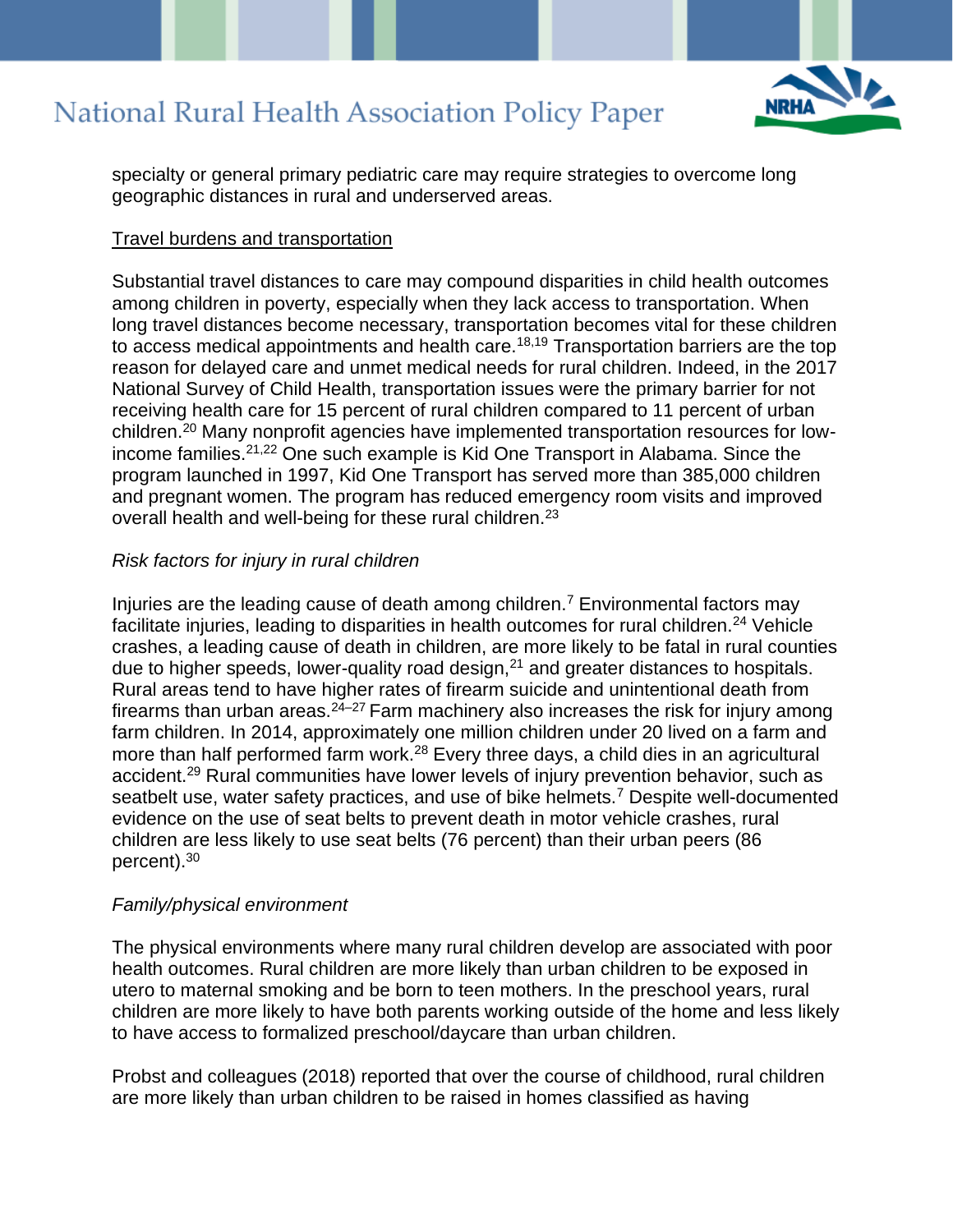

"moderately or severely inadequate living conditions."<sup>7</sup> Such living conditions include homes that do not have running water or smoke/carbon monoxide detectors. Probst and colleagues (2018) attributed these deficiencies to poverty rather than lack of awareness. In 2014, a household member smoked inside the home in about 15 percent of rural families compared to 9 percent of urban families.<sup>7</sup>

Families in rural communities and those classified as racial minorities face stress from poverty, racism, and discrimination, as well as accompanying family stressors. Economic pressures and emotional distress may negatively impact the health of children over time.<sup>31</sup> Rural children also had a higher frequency of adverse childhood experiences (ACEs) than their urban peers.<sup>32</sup> These experiences are significant disturbances in a child's life that affect a sense of security and ability to function in healthy ways. ACEs include all forms of child abuse (emotional, physical, or sexual), neglect (physical or emotional), and household dysfunction (divorce, violence, incarceration, substance abuse, or mental illness). In the 2016 National Survey of Children's Health, rural children were more likely than urban children to be exposed to parental separation/divorce, parental death, family economic hardship, violence in the household, incarceration of a household member, mental illness in a household member, or substance abuse by a household member.<sup>20,32</sup> In the same year, 7 percent of rural children experienced at least four ACEs compared to 3 percent of urban children.<sup>32</sup>

#### **IV. Health and health care disparities**

#### *Overall health*

Rurality is associated with an increased risk for overall morbidity and mortality.<sup>33</sup> This increased risk appears across the full spectrum of pediatrics, including infants, children, and adolescents. In general, rural children are more likely to be affected by neonatal abstinence syndrome; have visual, hearing, or learning disabilities; be undervaccinated; be obese; be more likely to engage in unsafe sexual practices; and be more

likely to experience adolescent pregnancy.7,29,34–36 These will be discussed in more detail in the following sections.

#### *Mortality*

Rural infants and children experience higher rates of all-cause mortality than their urban counterparts,33,37 even after adjusting for local socioeconomic status (Figure 3.)



Figure 3. Deaths per 100,000 Population among Children and Adolescents Ages 0-19, by Rurality of

County of Residence, 1999-2017

Source: Probst, J., Zahnd, W., & Breneman, C. (2019). Declines in pediatric mortality fall short for rural US children. Health Affairs, 10-1377.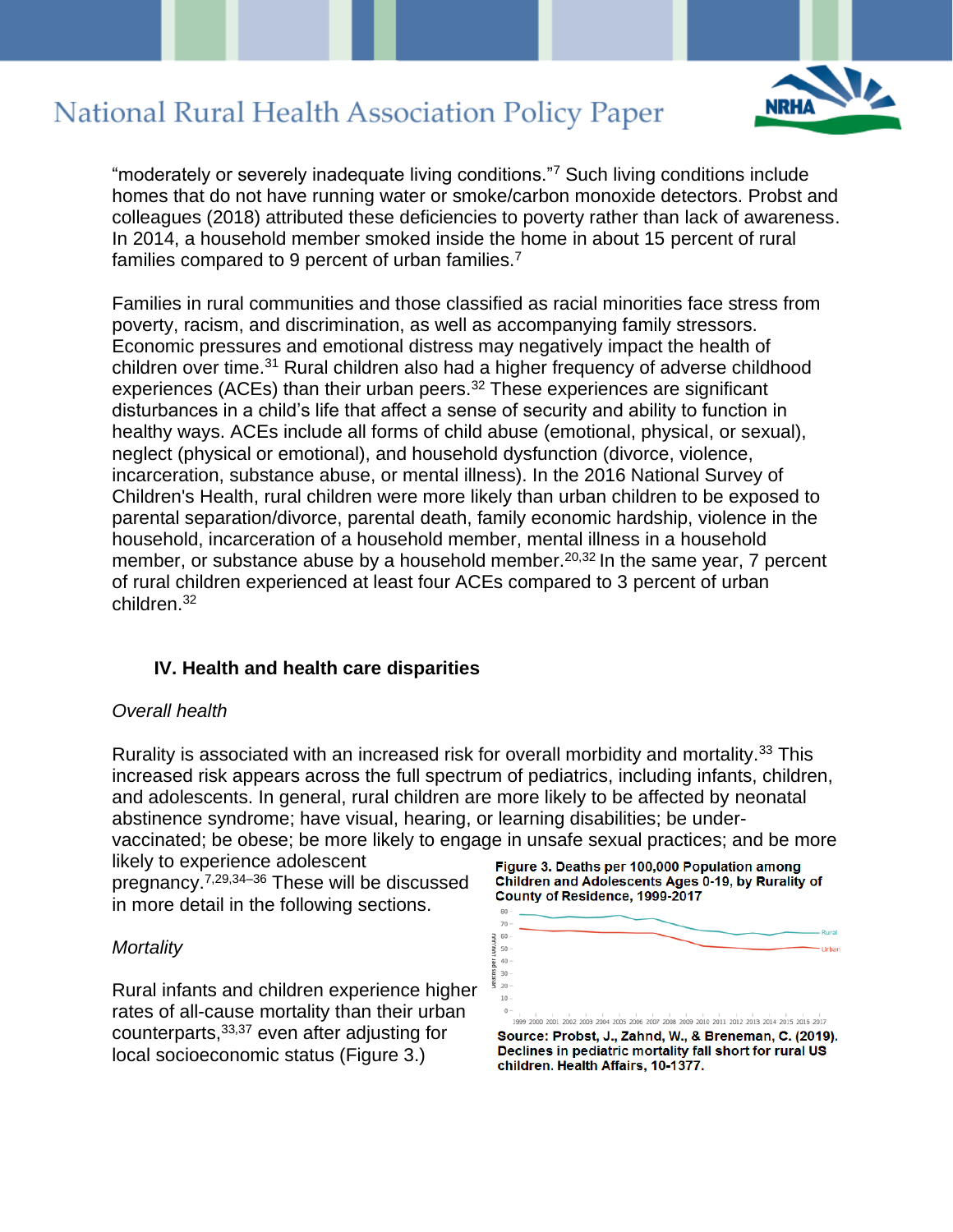

Annually, approximately 22,000 infants die in the United States. The leading causes of these deaths are birth defects, preterm births, low birth weights, sudden infant death syndrome, and injuries.<sup>38</sup> Rural infants are more likely to experience these causes of death than urban infants. In 2011, rates of infant death due to birth defects were 16 per 10,000 live births in rural noncore areas and 12 per 10,000 live births in urban areas (Figure 4). <sup>39</sup>



Figure 4. Infant Mortality Rates due to Birth Defects per 10,000 Live Births, by Urban/Rural Residence, 2011

\*Infant deaths at less than 1 year of age with an underlying cause-of-death ICD-10 code of Q00–Q99. \*\*Based<br>on: Ingram DD, Franco SJ. 2013 NCHS urban–rural classification scheme for counties. National Vital Health<br>Statisti

Source: U.S. Department of Health and Human Services, Centers for Disease Control and Prevention, National<br>Center for Health Statistics. Underlying cause of death 1999–2011. CDC WONDER Online Database. 2014.<br>Available at:

Despite a decreasing trend of all-cause mortality rates in the past two decades, rural children and young adults remain vulnerable. The major causes of death in children and adolescents include motor vehicle accidents, firearm-related injury, cancer, suffocation, drowning, and drug overdose/poisoning.<sup>28</sup> Some of these causes are particularly prevalent in rural children, given their exposure to agricultural machinery, long distances from emergency department care, and unsafe road designs.7,40

#### *Physical health*

Rurality is associated with neonatal abstinence syndrome (NAS).<sup>34</sup> With the recent increase in opioid use and abuse in rural counties, NAS has also become more common. The incidence of NAS increased in rural counties from 1.2 percent of births in 2004 to 7.5 percent of births in 2013, a rise higher than in urban counties.<sup>34</sup>

In school-age children and adolescents, rurality is also associated with several chronic diseases or unhealthy practices that lead to poor health outcomes. In 2015, children and adolescents who lived in rural counties or USDA-designated rural areas had a 26 percent greater chance of being obese.<sup>41</sup> Rural children and adolescents also have higher rates of physical activity than their urban counterparts.<sup>41</sup> The overall rate of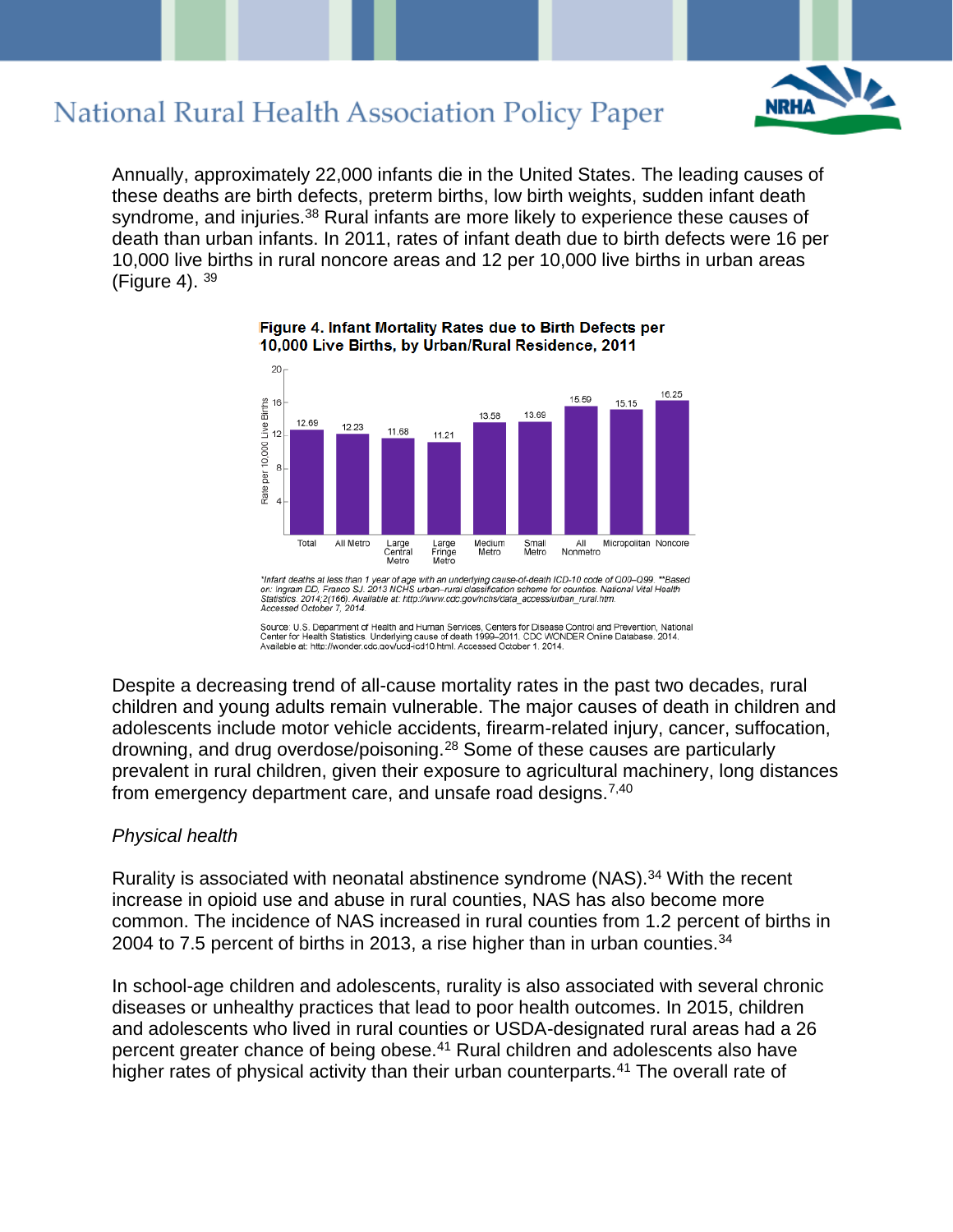

disability, including vision, hearing, cognitive, or ambulatory disabilities, is 6 percent higher in absolute terms in rural children than urban children.<sup>7</sup>

Rural residence may protect somewhat against asthma. Children raised in rural counties have a lower incidence of atopic diseases including asthma, eczema, and severe allergies than children in urban counties.<sup>42</sup> However, obesity is an independent risk factor for asthma, and rural areas where rates of obesity far outpace urban areas also have rates of asthma higher than urban areas.<sup>43</sup>

#### *Preventive health*

Rates of vaccination are lower in rural areas than urban areas, with particularly stark differences for vaccines usually given in adolescence. From 2015 to 2016, rural adolescents had rates of up-to-date human papillomavirus and meningococcal vaccinations that were 15 and 20 percent lower than urban adolescents, respectively.<sup>44</sup>

Alcohol and illicit drug use is more common in rural adolescents than their urban counterparts. In one study, rural adolescents had 121 percent higher odds of drinking in the past 12 months than urban adolescents.<sup>45</sup> This is paralleled by increased alcohol use and abuse by rural parents. Parents in rural areas were 63 percent more likely to engage in frequent heavy drinking and had a 52 percent higher likelihood of weekly drinking and a 37 percent higher likelihood of drinking at home than urban parents.<sup>45,46</sup> Adolescents living in rural communities had 287 percent higher odds of obtaining alcohol from parents than urban adolescents. $36$  In two studies, adolescents living in rural areas were more likely to have used alcohol, tobacco, cannabis, or other illicit drugs in the past 30 days when compared to urban adolescents.<sup>45,47</sup>

From 2009 to 2011, rates of adolescent pregnancy and sexually transmitted infections were higher in rural areas than urban areas.<sup>46</sup> Rural adolescents also had a correspondingly lower rate of condom use and decreased access to comprehensive sexual education than urban adolescents.<sup>48</sup>

#### *Oral health*

Historically the evidence on oral health disparities between rural and urban children has been mixed.7,35,49 While parental perceptions of child oral health did not differ between rural and urban areas,<sup>49</sup> rural children had higher rates of dental caries and other oral problems.<sup>35</sup> In more recent studies, rural residents had lower oral health literacy including poor oral hygiene and difficulty navigating oral health care than urban residents.<sup>50,51</sup> Without effective interventions in rural communities, low oral health literacy among rural residents might transmit from one generation to another, yielding poor oral health in rural children.

*Mental, behavioral, and developmental disorders*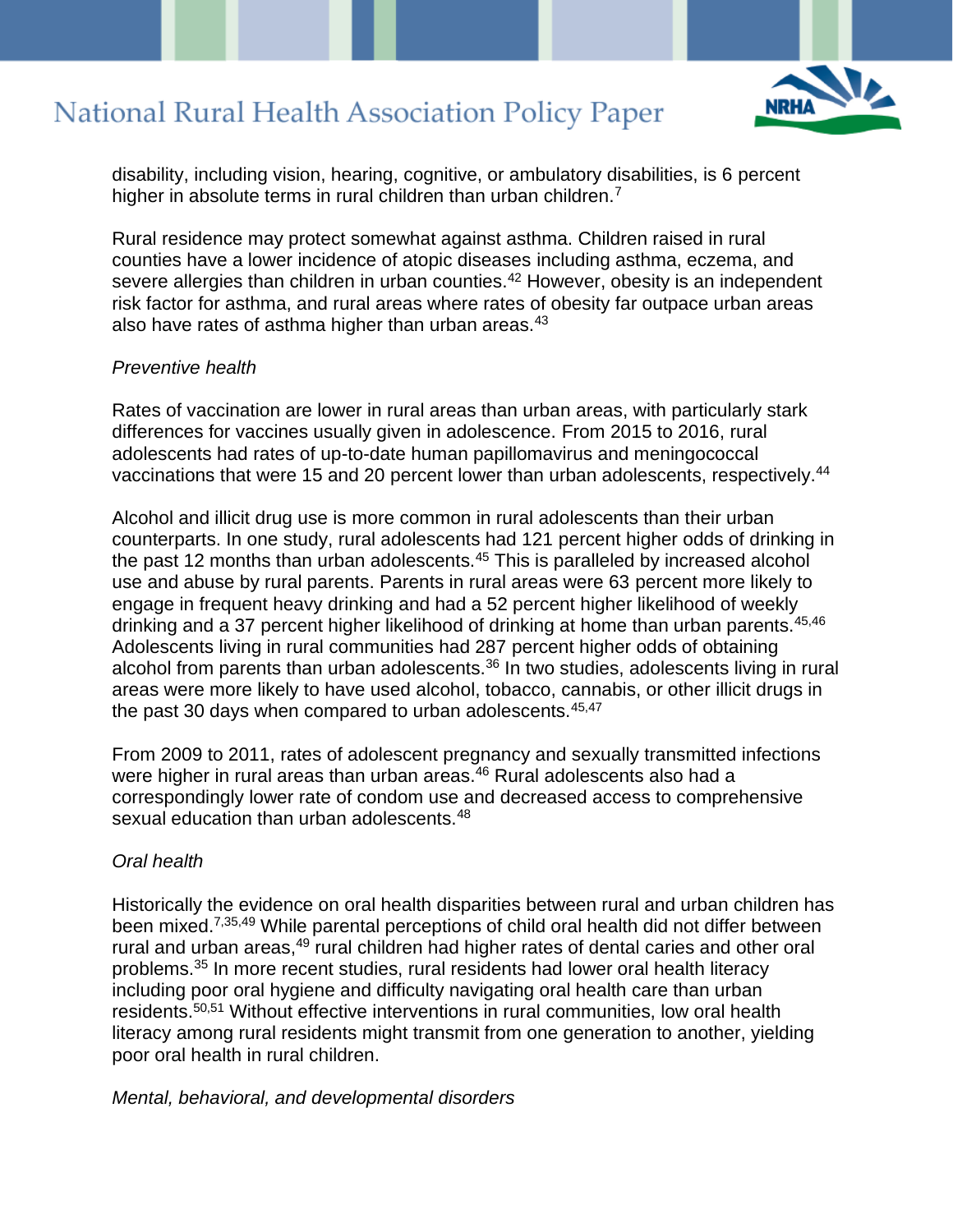

Mental, behavioral, and developmental disorders (MBDDs), such as attentiondeficit/hyperactivity disorder (ADHD), anxiety, depression, and autism spectrum disorder, are often first diagnosed in early childhood. Rural children had a slightly higher incidence of MBDDs than urban children.7,52,53 Children in rural areas had a higher prevalence of such diagnoses (18.6 percent) than children in urban areas (15.2 percent).<sup>52</sup> In the 2016 National Survey of Children's Health, approximately one in five young children 2 to 8 years old in rural areas had a parent-reported MBDD diagnosis.<sup>52</sup> Risk factors for MBDDs were similar for rural and urban children, including the lack of a medical home, a parent with poor mental health, family financial difficulty, and the lack of physical and social resources.<sup>52</sup> Rural children were also more likely than their urban counterparts to have a parent with poor mental health and to live in a low-resource neighborhood. No differences were noted in access to insurance coverage among children with MBDDs.<sup>52</sup> The most commonly diagnosed MBDDs are ADHD, anxiety, depression, and behavioral disorders. While most rural-urban prevalence of these commonly diagnosed MBDDs are outdated, a recent CDC-led study using 2016 data showed a higher prevalence of ADHD among rural (11.8 percent) vs. urban (9 percent) children aged 2 to 17 years. $53$ 

Despite a slightly higher incidence of MBDD, rural children are less likely to use MBDD services than urban children.<sup>54</sup> The limited accessibility of mental health care has also raised concerns on children and youths who had suicidal ideations.<sup>27</sup> Suicide was the second leading cause of death for youth age 10 to 24 in 2017 in the United States.<sup>55</sup> From 1996 to 2010, suicide rates among individuals aged 10 to 24 years increased more in rural areas than in urban areas. This disturbing trend has called for multidisciplinary teams of behavioral professionals, health care providers, and educators to address mental health access among children in rural America, where residents often get mental health care in primary care settings.<sup>56</sup>

#### **V. Next steps and policy suggestions**

This paper describes a range of risk factors and the status of rural child health, which are essential to guiding policy recommendations. Prior work has used a four-level social-ecological model that not only recognizes the interplay between four distinct levels of influencers (individual, relationship, community, and societal) but reinforces the importance of acting across all ecological levels simultaneously. In addition to the policy recommendations outlined below, NRHA recognizes the importance of a continued and sustained effort to investigate the range of factors that influence rural child health outcomes and bringing forward additional policy recommendations that consider all four social-ecological levels.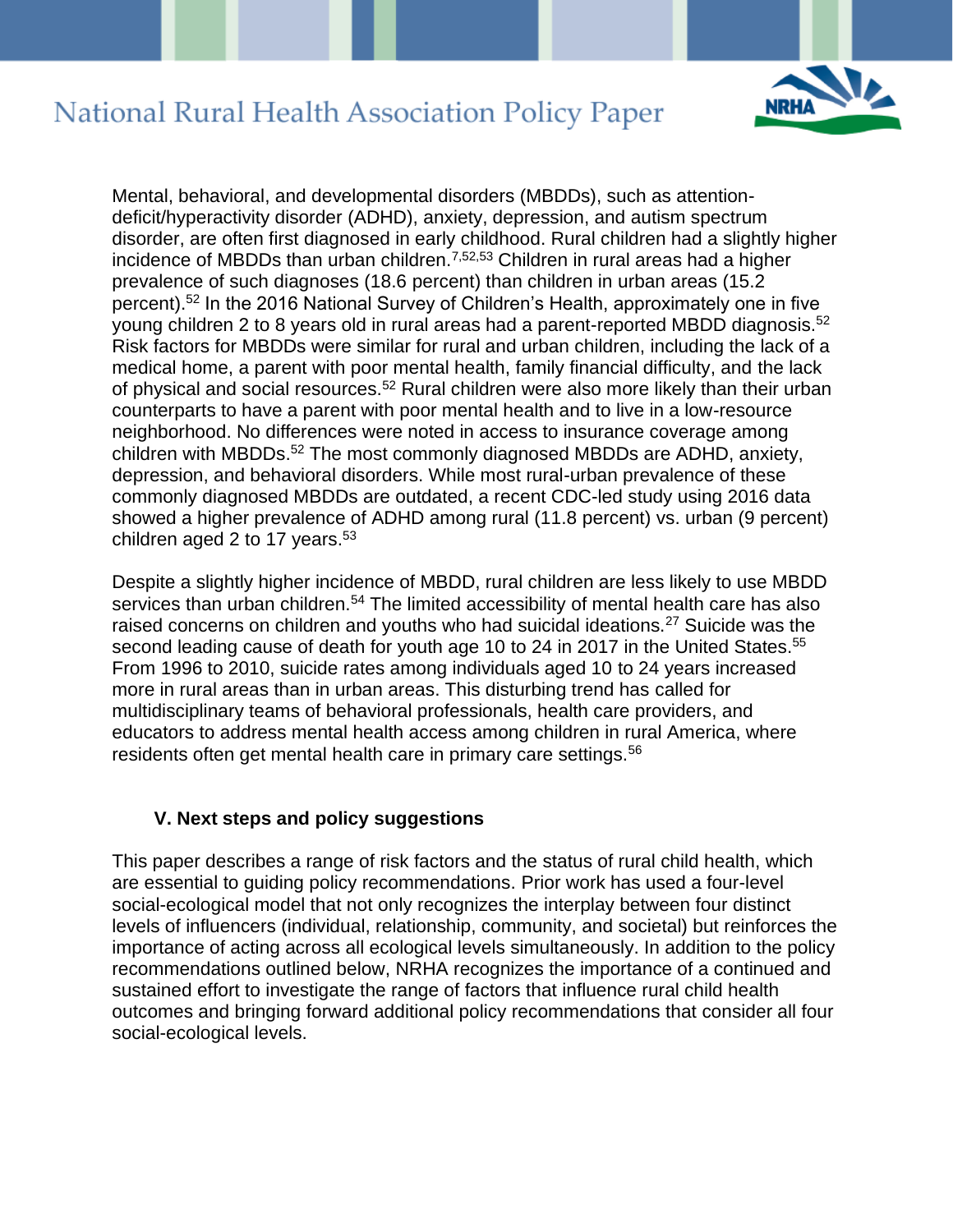

To address health disparities across their life spans from infancy to early adulthood, NRHA suggests a multifaceted approach with the following policy considerations at state and federal levels:

- **Care coordination**: 1) Develop life course case management approaches and family-centered medical homes to coordinate care across different settings and between local and distant health care markets for rural children with special health needs. 2) Support the integration of behavioral health, oral health, and primary care in health professions training programs, rural health grant programs, and Medicaid programs. (3) Regionalization of neonatal and pediatric care through accountable care organizations, hospital networks, pediatrics practices so primary care providers can yield economies of scale and improvements in quality as children are increasingly cared for by specialists in pediatric settings.
	- o In the short-term, NRHA supports:
		- Rural Hospital Closure Relief Act (H.R. 5481/S. 3103)
		- Rural Physician Workforce Production Act (S. 289)
		- Improving Access to Care in Rural and Underserved Areas Act (S. 3194)
- **Community viability**: Emphasize community health and wealth-building opportunities to create capacity for stable rural communities.
- **Cross-sector engagement**: Engage cross-sector rural child health professionals – such as educators, providers, rural families, and community partners across multiple sectors – to identify rural-specific barriers and facilitators for children's preventive, oral, and mental health care and address associated factors.
- **Evidence-based programs**: Leverage and expand evidence-based programs such as Healthy Start and home visiting programs to prevent adverse childhood events and understand the barriers and facilitators of these programs.
- **Insurance**: Improve access through Medicaid coverage and rural community service providers to opioid prevention and treatment services for rural women and infants and avoid discontinuity of Medicaid coverage for vulnerable children.
	- $\circ$  In the short-term, NRHA supports continued funding for the 340B program for rural providers and protecting funding for Medicaid.
- **Research funding**: Tailor funding resources to support research and focus on rural children to include:
	- o Ongoing surveillance and research data for identifying vulnerable rural children and communities.
	- o Identify evidence-based quality of pediatric care measures to improve the health and well-being of rural children.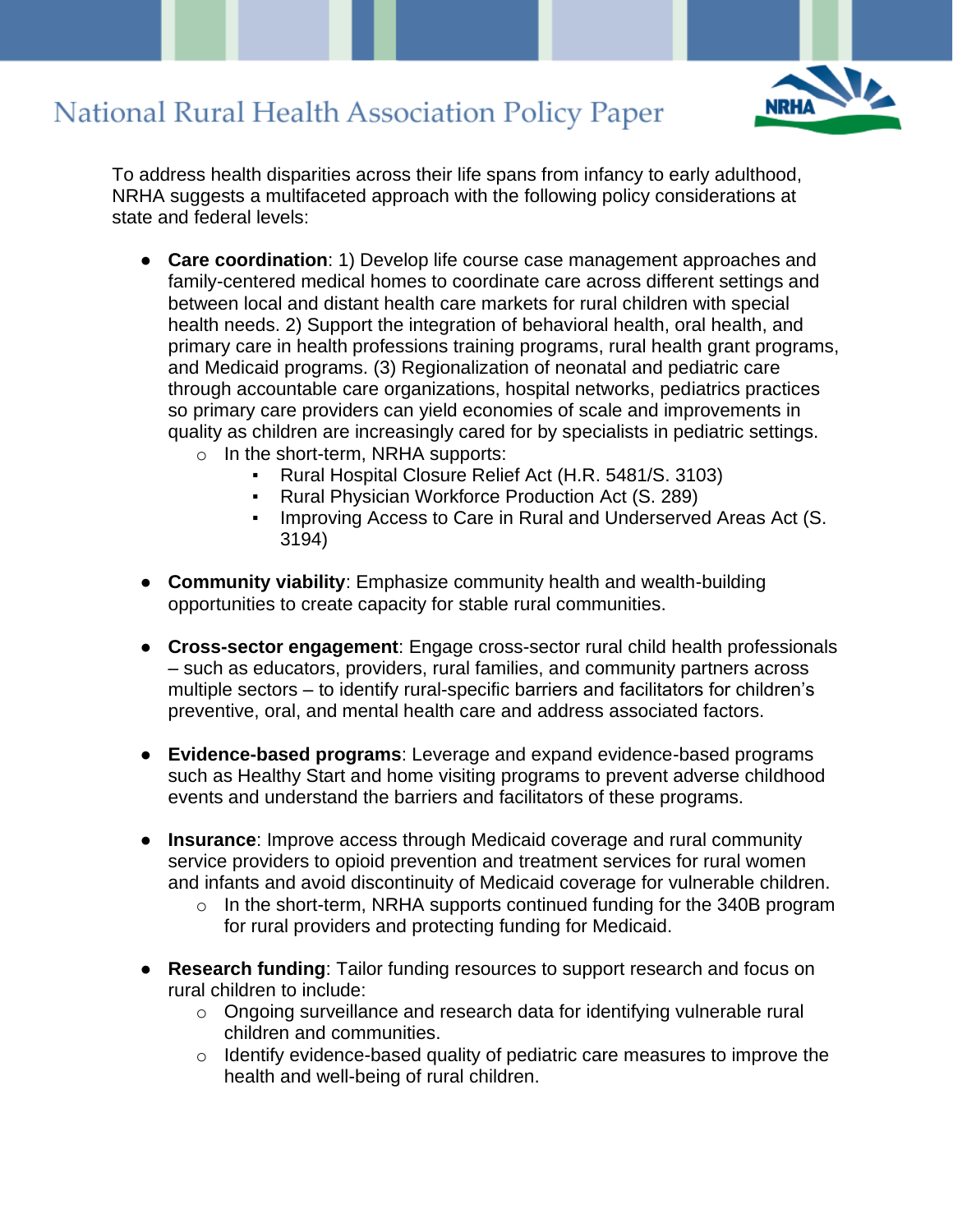

- **Transportation services:** Support robust rural transportation systems to alleviate barriers and increase access to care, regardless of geographic location. Ensure rural families of children with special health needs have universal access to non-emergency transportation services to health care providers across all states under Medicaid and SCHIP programs.
- **Technology access**: 1) Support expansion of telehealth and telemedicine infrastructure (such as broadband and mobile health) to increase access to services. 2) Leverage the Health Information Technology for Economic and Clinical Health Act to integrate electronic health records systems and health information exchange functionality to increase use of pediatricians and/or physician assistants.
	- $\circ$  In the short-term, NRHA supports:
		- Rural Health Clinic Modernization Act (H.R. 2788/S. 1037)
- **Transition of care**: Leverage existing educational and health care resources to improve transition of care throughout childhood. In both school and primary health care settings, improve services to rural children by equipping children and their families with the knowledge and skills necessary to promote self-efficacy, wellness, and successful transition from secondary school to postsecondary life.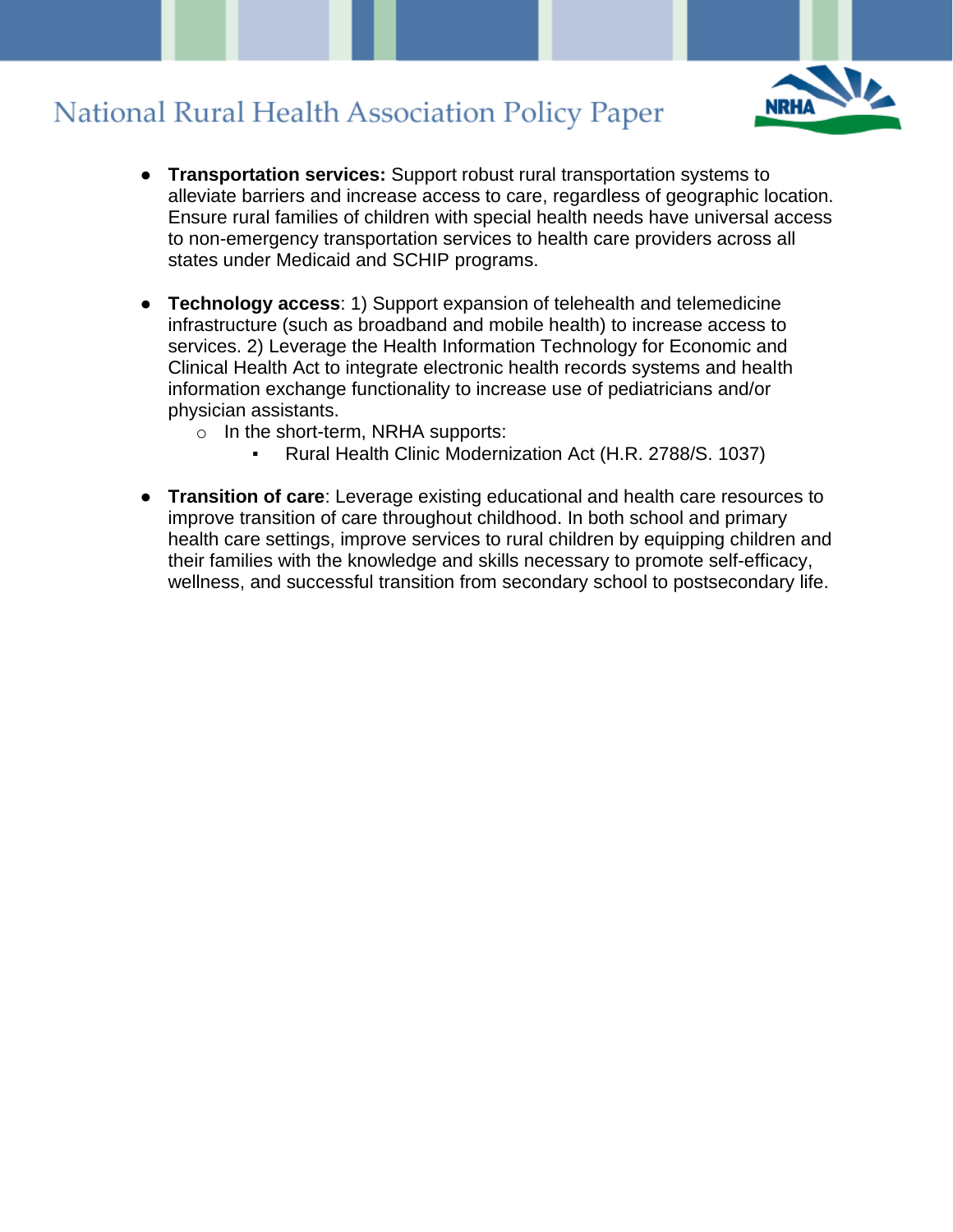

#### **References List**

- 1. National Advisory Committee. *Child Poverty in Rural America*. Washington, DC; 2015. https://www.hrsa.gov/sites/default/files/hrsa/advisorycommittees/rural/publications/2015-child-poverty.pdf.
- 2. Hale N, Probst J, Robertson A. Rural Area Deprivation and Hospitalizations Among Children for Ambulatory Care Sensitive Conditions. *J Community Health*. 2016;41(3):451-460. doi:10.1007/s10900-015-0113-2
- 3. Hardin AP, Hackell JM. Age Limit of Pediatrics. *Pediatrics*. 2017;140(3):e20172151. doi:10.1542/peds.2017-2151
- 4. Parker T. Urban Influence Codes Documentation. USDA Economic Research Service. https://www.ers.usda.gov/data-products/urban-influencecodes/documentation/. Published 2013. Accessed July 27, 2017.
- 5. United States Department of Agriculture. Poverty Overview. Economic Research Service. https://www.ers.usda.gov/topics/rural-economy-population/rural-povertywell-being/poverty-overview/. Published 2017. Accessed May 22, 2017.
- 6. U.S. Congress Joint Economic Committee. *Understanding Economic Challenges in Rural America*. Washington, DC; 2017. https://www.jec.senate.gov/public/\_cache/files/fe1f3a2f-f89c-4628-ac6a-0e3b5fb8fafc/rural-economy-report-final.pdf.
- 7. Probst JC, Barker JC, Enders A, Gardiner P. Current State of Child Health in Rural America: How Context Shapes Children's Health. *J Rural Heal*. 2018;34:s3-s12. doi:10.1111/jrh.12222
- 8. Peterson JW, Loeb S, Chamberlain LJ. The intersection of health and education to address school readiness of all children. *Pediatrics*. 2018. doi:10.1542/peds.2018-1126
- 9. Medicaid and CHIP Payment and Access Commission (MACPAC). *Access in Brief: Rural and Urban Health Care*. Washington, DC; 2018. https://www.macpac.gov/wp-content/uploads/2018/10/Rural-Access-In-Brief.pdf.
- 10.Probst JC, Jones KM. *Chartbook: Trends in Rural Children's Health and Access to Care*. Columbia, SC; 2017. University of South Carolina Rural and Minority Health Research Center.
- 11.Hoadley J. *Medicaid in Small Towns and Rural America: A Lifeline for Children, Families and Communities*. Georgetown University Health Policy Institute Center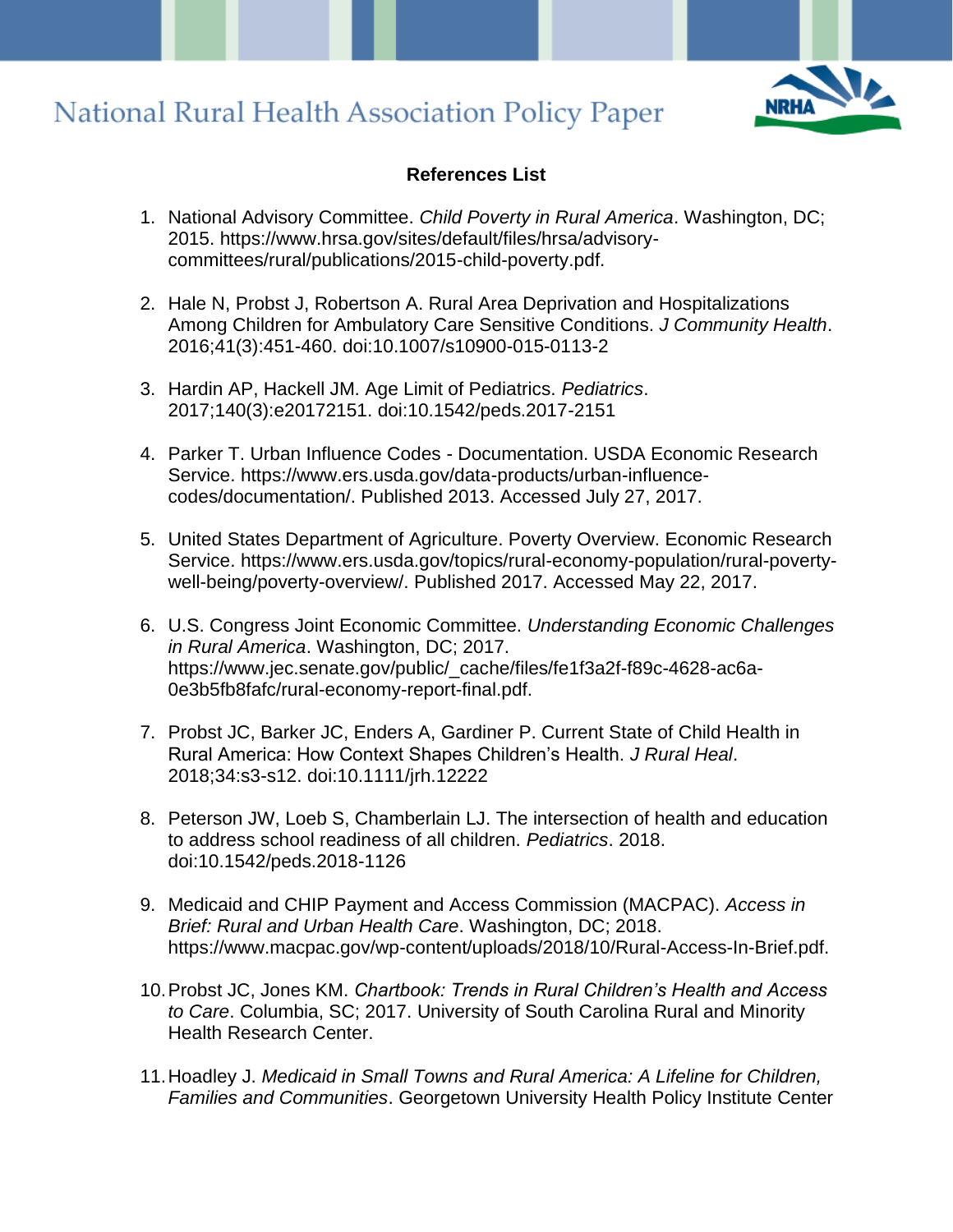

for Children and Families; 2017.

- 12.Centers for Disease Control and Prevention. *Report to Congress: The Management of Traumatic Brain Injury in Children*. Atlanta, GA; 2018. https://www.cdc.gov/traumaticbraininjury/pdf/reportstocongress/managementoftbi inchildren/TBI-ReporttoCongress-508.pdf.
- 13.Agency for Healthcare Research and Quality. *Primary Care Workforce Facts and Stats No. 3*. Rockville, MD; 2012. https://www.ahrq.gov/sites/default/files/publications/files/pcwork3.pdf.
- 14.Nobles M, Serban N, Swann J. Spatial accessibility of pediatric primary healthcare: Measurement and inference. *Ann Appl Stat*. 2014;8(4):1922-1946. doi:10.1214/14-AOAS728
- 15.Freed GL, Dunham KM, Loveland-Cherry CJ, Martyn KK. Pediatric Nurse Practitioners in the United States: Current Distribution and Recent Trends in Training. *J Pediatr*. 2010;157(4):589-593.e1. doi:10.1016/j.jpeds.2010.04.031
- 16.Morgan PA, Hooker RS. Choice Of Specialties Among Physician Assistants In The United States. *Health Aff*. 2010;29(5):887-892. doi:10.1377/hlthaff.2008.0835
- 17.McEvoy CS, Ross-Li D, Held JM, et al. Geographic distance to pediatric surgical care within the continental United States. *J Pediatr Surg*. 2019;54(6):1112-1117. doi:10.1016/j.jpedsurg.2019.02.048
- 18.Bristow S, Jackson D, Shields L, Usher K. The rural mother's experience of caring for a child with a chronic health condition: An integrative review. *J Clin Nurs*. 2018;27(13-14):2558-2568. doi:10.1111/jocn.14360
- 19.Weathers AC, Garrison HG. Children of migratory agricultural workers: the ecological context of acute care for a mobile population of immigrant children. *Clin Pediatr Emerg Med*. 2004;5(2):120-129. doi:10.1016/j.cpem.2004.01.008
- 20.Data Resource Center for Child and Adolescent Health. Child and Adolescent Health Measurement Initiative. *Natl Surv Child Heal 2016- Present*. 2019.
- 21.Henning-Smith C, Evenson A, Corbett A, Kozhimannil K, Moscovice I. *Rural Transportation: Challenges and Opportunities*. Minneapolis, MN; 2017.
- 22.Rural Health Information Hub. Rural Transportation. Rural Health. https://www.ruralhealthinfo.org/topics/transportation. Published 2019. Accessed December 4, 2019.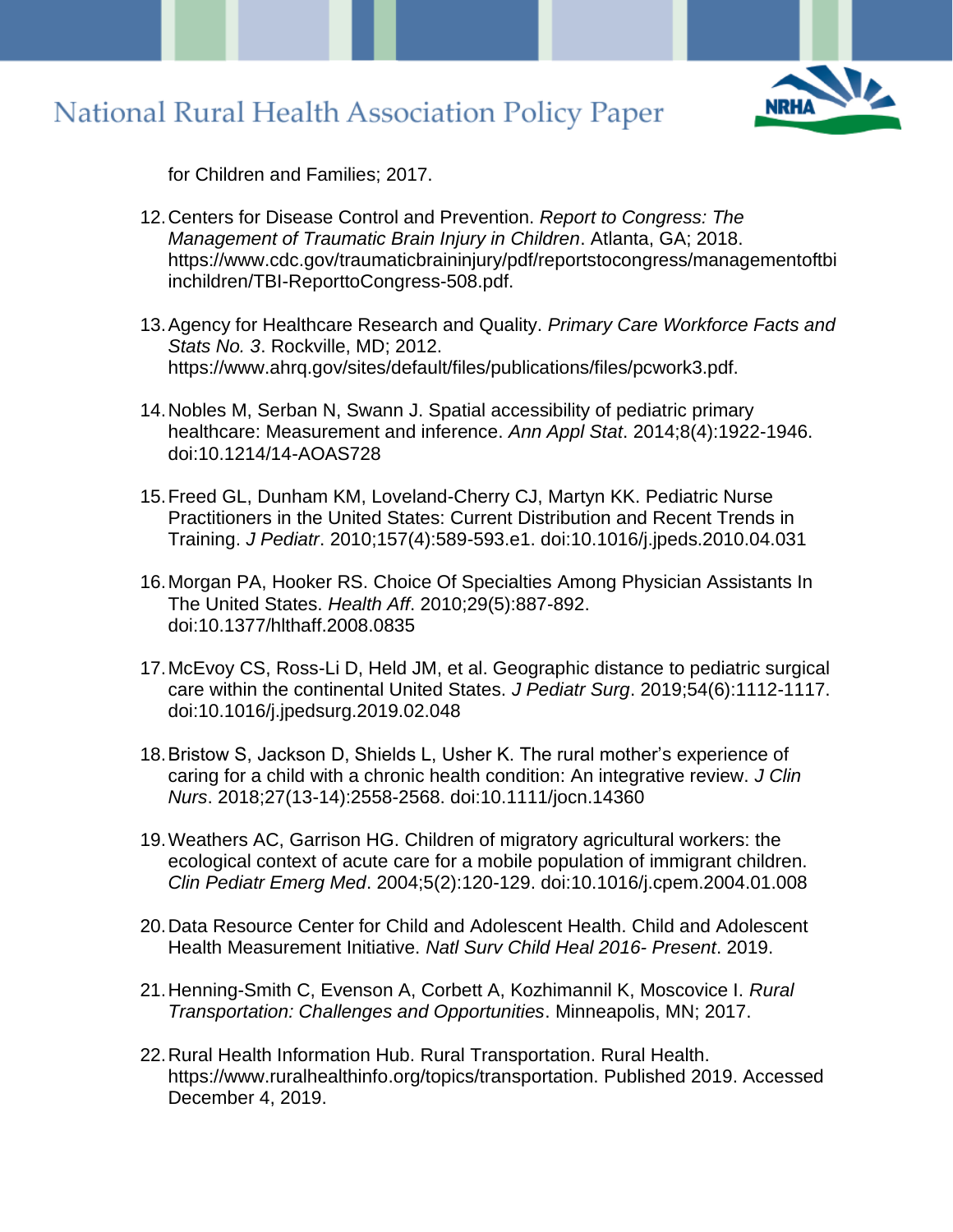- 23.Takach M, Osius E. *Policies and Strategies to Make Medicaid Managed Care Work for FQHCs: Experiences from Two States*. Washington, DC; 2019. https://nashp.org/wp-content/uploads/sites/default/files/AL\_MI\_MMC\_final.pdf.
- 24.Probst J, Zahnd W, Breneman C. Declines In Pediatric Mortality Fall Short For Rural US Children. *Health Aff*. 2019;38(12):2069-2076. doi:10.1377/hlthaff.2019.00892
- 25.Nestadt PS, Triplett P, Fowler DR, Mojtabai R. Urban–Rural Differences in Suicide in the State of Maryland: The Role of Firearms. *Am J Public Health*. 2017;107(10):1548-1553. doi:10.2105/AJPH.2017.303865
- 26.Olaisen RH, Rossen LM, Warner M, Anderson RN. Unintentional Injury Death Rates in Rural and Urban Areas: United States, 1999-2017. *NCHS Data Brief*. 2019.
- 27.Fontanella CA, Hiance-Steelesmith DL, Phillips GS, et al. Widening Rural-Urban Disparities in Youth Suicides, United States, 1996-2010. *JAMA Pediatr*. 2015;169(5):466. doi:10.1001/jamapediatrics.2014.3561
- 28.Perritt KR, Hendricks KJ, Goldcamp EM. Young worker injury deaths: a historical summary of surveillance and investigative findings. *Morgantown, WV US Dep Heal Hum Serv Public Heal Serv Centers Dis Control Prev Natl Inst Occup Saf Heal DHHS Publ No 2017-168, 2017 Jul; 1-128*. 2017.
- 29.National Children's Center for Rural and Agricultural Health and Safety. *2017 Fact Sheet Childhood Agricultural Injuries in the U.S.* Marshfield, WI; 2017. https://www.marshfieldresearch.org/Media/Default/NFMC/PDFs/2017 Child Ag Injury Fact Sheet.pdf.
- 30.Shults RA, Haegerich TM, Bhat G, Zhang X. Teens and seat belt use: What makes them click? *J Safety Res*. 2016;57:19-25. doi:10.1016/j.jsr.2016.03.003
- 31.Ascend at the Aspen Institute. *The Importance of the First Years of Life*. Princeton, NJ https://www.rwjf.org/en/library/research/2019/04/the-importance-ofthe-first-years-of-life.html.
- 32.Crouch E, Radcliff E, Probst JC, Bennett KJ, McKinney SH. Rural‐Urban Differences in Adverse Childhood Experiences Across a National Sample of Children. *J Rural Heal*. April 2019:jrh.12366. doi:10.1111/jrh.12366
- 33.Ely DM, Driscoll AK, Mathews TJ. Infant Mortality Rates in Rural and Urban Areas in the United States, 2014 Key findings Data from the National Vital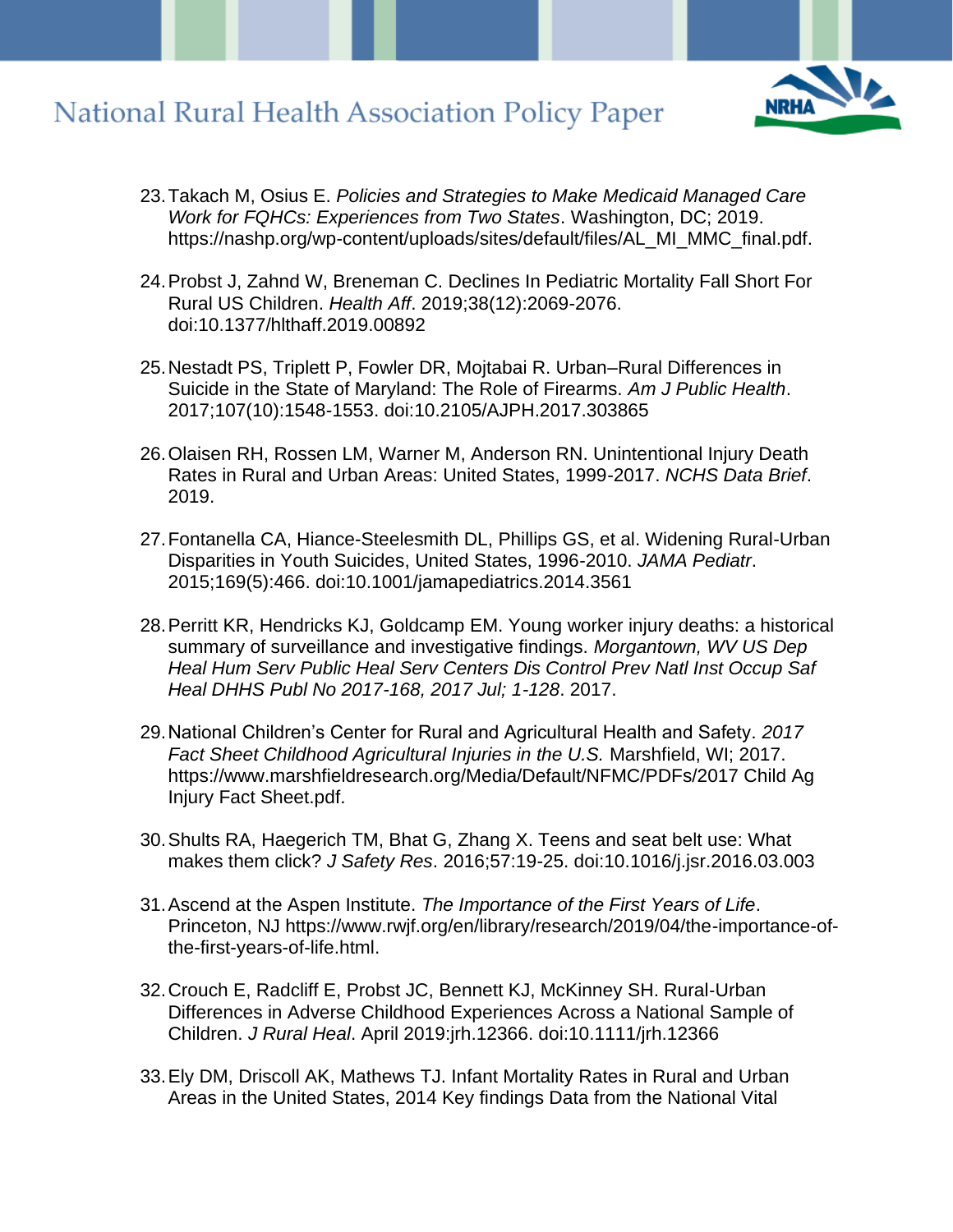

Statistics System. *NCHS Data Brief*. 2017.

- 34.Villapiano NLG, Winkelman TNA, Kozhimannil KB, Davis MM, Patrick SW. Rural and Urban Differences in Neonatal Abstinence Syndrome and Maternal Opioid Use, 2004 to 2013. *JAMA Pediatr*. 2017;171(2):194. doi:10.1001/jamapediatrics.2016.3750
- 35.United States Department of Health and Human Services Health Resources and Services Administration Maternal and Child Health Bureau. The Health and Well-Being of Children in Rural Areas: A Portrait of the Nation, 2011--2012. 2015.
- 36.Chan GCK, Leung J, Quinn C, et al. Rural and Urban Differences in Adolescent Alcohol Use, Alcohol Supply, and Parental Drinking. *J Rural Heal*. 2016;32(3):280-286. doi:10.1111/jrh.12151
- 37.Singh SM, Webster L, Ko DT, Tu J V., Wijeysundera HC. Factors Associated With Cardiac Electrophysiologist Assessment and Catheter Ablation Procedures in Patients With Atrial Fibrillation. *JACC Clin Electrophysiol*. 2017;3(3):302-309. doi:10.1016/j.jacep.2016.09.003
- 38.Centers for Disease Control and Prevention. Infant Mortality. Division of Reproductive Health, National Center for Chronic Disease Prevention and Health Promotion.
- 39.United States Department of Health and Human Services Centers for Disease Control and Prevention. Birth Defects. National Center for Health Statistics.
- 40.Johnson NB, Hayes LD, Brown K, Hoo EC, Ethier KA. CDC National Health Report: leading causes of morbidity and mortality and associated behavioral risk and protective factors--United States, 2005-2013. *MMWR Suppl*. 2014;63(4):3- 27.
- 41.Johnson JA, Johnson AM. Urban-Rural Differences in Childhood and Adolescent Obesity in the United States: A Systematic Review and Meta-Analysis. *Child Obes*. 2015;11(3):233-241. doi:10.1089/chi.2014.0085
- 42.Burbank AJ, Sood AK, Kesic MJ, Peden DB, Hernandez ML. Environmental determinants of allergy and asthma in early life. *J Allergy Clin Immunol*. 2017;140(1):1-12. doi:10.1016/j.jaci.2017.05.010
- 43.Lawson LM, Foster L. Sensory Patterns, Obesity, and Physical Activity Participation of Children With Autism Spectrum Disorder. *Am J Occup Ther*. 2016;70(5):7005180070p1. doi:10.5014/ajot.2016.021535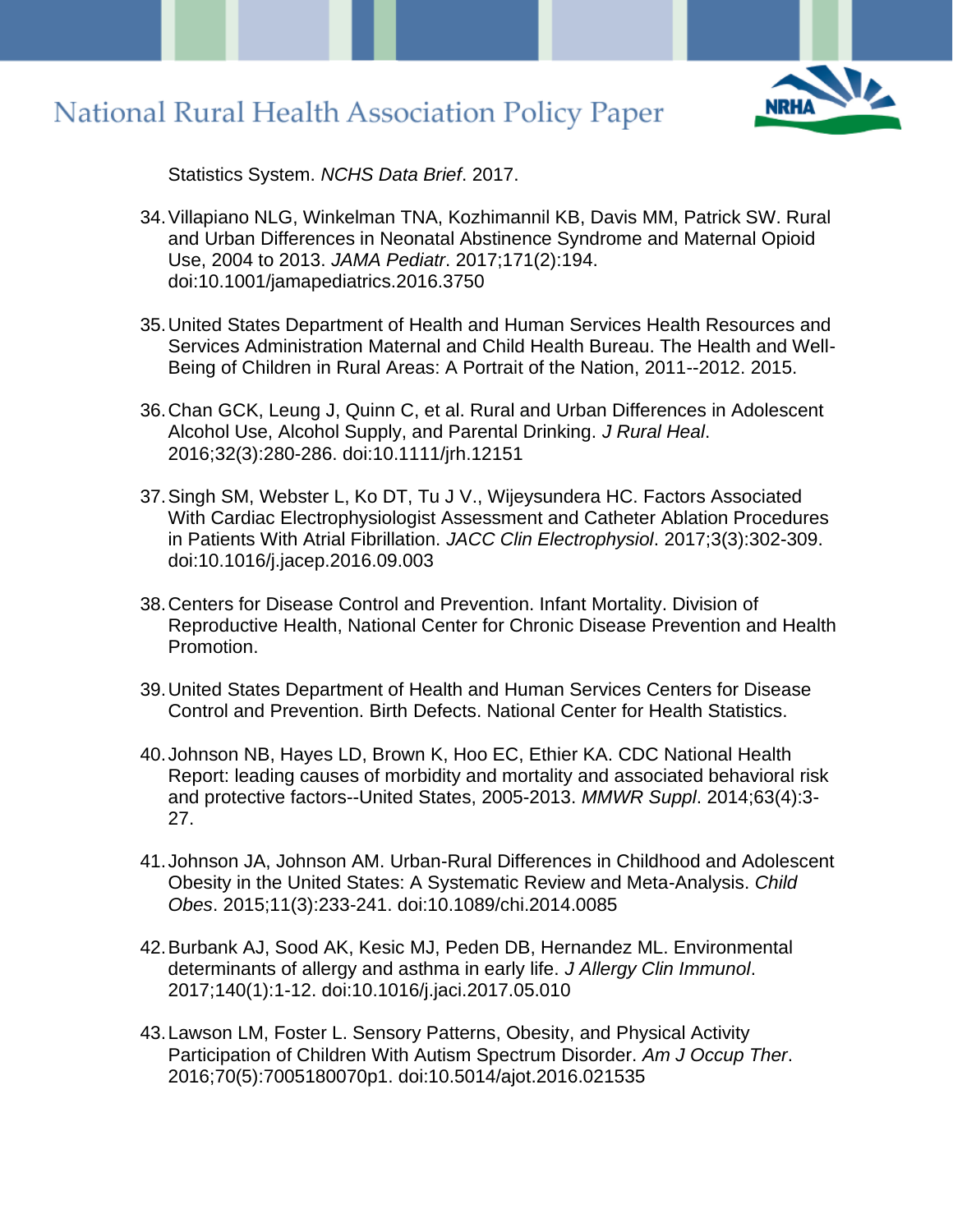

- 44.Walker TJ, Rodriguez SA, Vernon SW, Savas LS, Frost EL, Fernandez ME. Validity and reliability of measures to assess constructs from the inner setting domain of the consolidated framework for implementation research in a pediatric clinic network implementing HPV programs. *BMC Health Serv Res*. 2019;19(1):205. doi:10.1186/s12913-019-4021-5
- 45.Coomber K, Toumbourou JW, Miller P, Staiger PK, Hemphill SA, Catalano RF. Rural Adolescent Alcohol, Tobacco, and Illicit Drug Use: A Comparison of Students in Victoria, Australia, and Washington State, United States. *J Rural Heal*. 2011;27(4):409-415. doi:10.1111/j.1748-0361.2010.00360.x
- 46.Kann L, McManus T, Harris WA, et al. Youth risk behavior surveillance United States, 2017. *MMWR Surveill Summ*. 2018. doi:10.15585/mmwr.ss670
- 47.Lutfiyya MN, Shah KK, Johnson M, et al. Adolescent daily cigarette smoking: is rural residency a risk factor? *Rural Remote Health*. 2008;8:875.
- 48.Kozhimannil KB, Enns E, Blauer-Peterson C, Farris J, Kahn J, Kulasingam S. Behavioral and Community Correlates of Adolescent Pregnancy and Chlamydia Rates in Rural Counties in Minnesota. *J Community Health*. 2015;40(3):493-500. doi:10.1007/s10900-014-9962-3
- 49.Vargas CM, Ronzio CR, Hayes KL. Oral Health Status of Children and Adolescents by Rural Residence, United States. *J Rural Heal*. 2003;19(3):260- 268. doi:10.1111/j.1748-0361.2003.tb00572.x
- 50.Bailey AN, Porter KJ, Hill JL, Chen Y, Estabrooks PA, Zoellner JM. The impact of health literacy on rural adults' satisfaction with a multi-component intervention to reduce sugar-sweetened beverage intake. *Health Educ Res*. 2016;31(4):492- 508. doi:10.1093/her/cyw024
- 51.Zahnd W. Health Literacy Skills in Rural and Urban Populations. *Am J Health Behav*. 2009;33(5). doi:10.5993/AJHB.33.5.8
- 52.Cree RA, Bitsko RH, Robinson LR, et al. Health care, family, and community factors associated with mental, behavioral, and developmental disorders and poverty among children aged 2--8 years—United States, 2016. *Morb Mortal Wkly Rep*. 2018;67(50):1377.
- 53.Danielson ML, Bitsko RH, Ghandour RM, Holbrook JR, Kogan MD, Blumberg SJ. Prevalence of Parent-Reported ADHD Diagnosis and Associated Treatment Among U.S. Children and Adolescents, 2016. *J Clin Child Adolesc Psychol*. 2018;47(2):199-212. doi:10.1080/15374416.2017.1417860